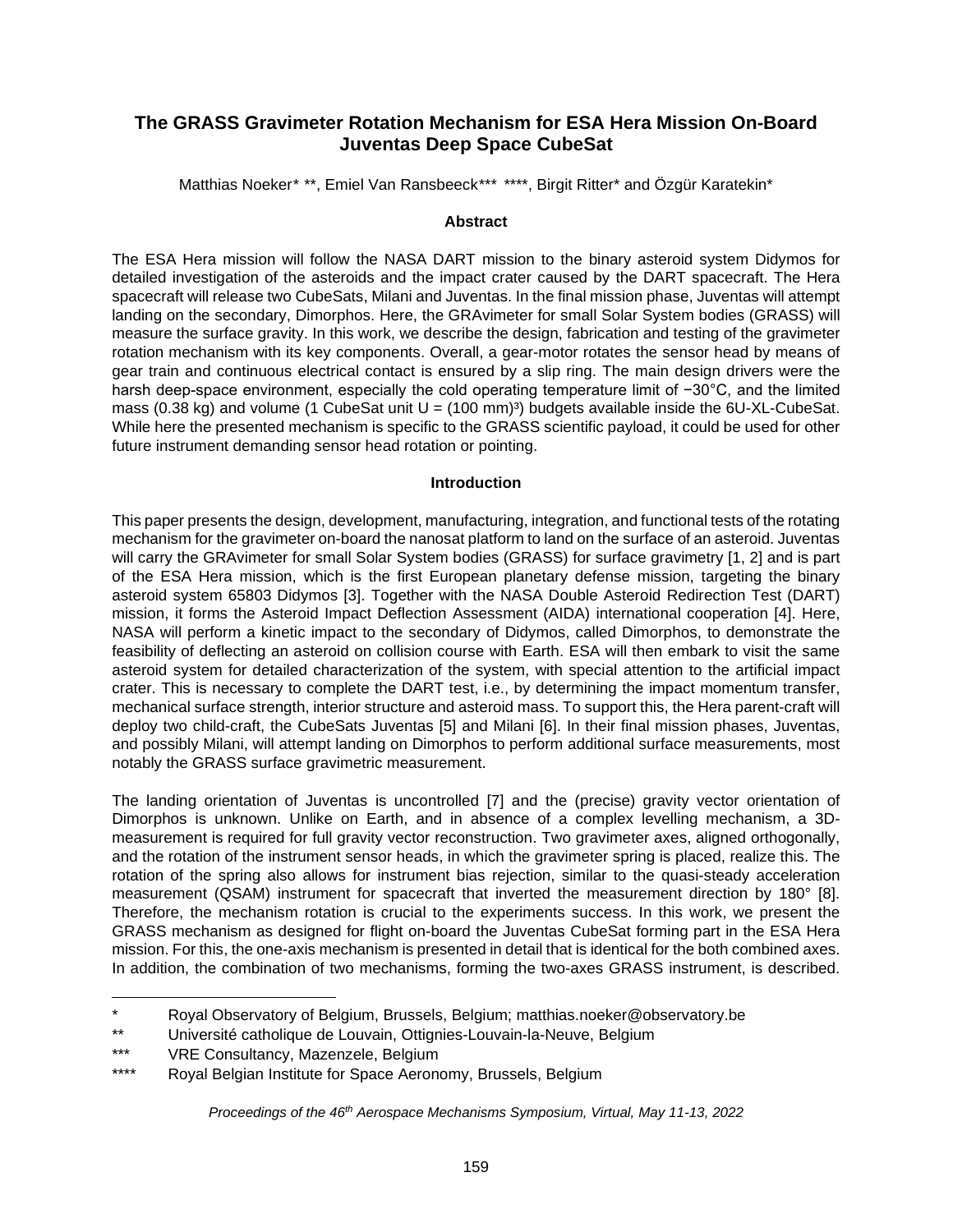The instrument has passed the critical design review (CDR) and first pre-tests on the engineeringqualification model 1 (EQM-1) were successful. The whole instrument, including the mechanism, is designed for the harsh environmental conditions in deep space and on the asteroid surface, as well as for a long cruise phase of up to four years. At this project stage, no noteworthy changes are expected on mechanism level towards the flight model integration and delivery planned for late 2022. The here presented design, hardware and tests belong hence to the EQM, providing the reader with the latest status of the work.

This document first lists the mechanism requirements, followed by an introduction to the working principle of the GRASS mechanism. Next, the instrument architecture, the component selection, mechanism manufacturing, and integration is detailed. Lastly, functional tests with a focus on the cold temperature functionality is presented.

## **Mechanism Requirements**

The requirements (REQ) for the GRASS instrument relevant to the rotation mechanism are formulated and numbered for reference as listed below. Some of them were already discussed in [9].

The first set of requirements considers the instrument accommodation, demanding an extremely compact instrument design, and the sensor head rotation:

| $\bullet$ | REQ-001:        | The overall instrument shall fit inside a volume envelope of one                                                                                             |
|-----------|-----------------|--------------------------------------------------------------------------------------------------------------------------------------------------------------|
|           |                 | CubeSat unit $(1U = (100 \text{ mm})^3)$ .                                                                                                                   |
| $\bullet$ | <b>REQ-002:</b> | The total instrument mass shall not exceed 380 grams including<br>margins.                                                                                   |
| $\bullet$ | <b>REQ-003</b>  | The sensor head length must be maximized.                                                                                                                    |
| $\bullet$ | REQ-004:        | The mechanism shall enable continuous, bi-directional and<br>unrestricted rotation of the sensor head, with a safety factor of at<br>least 3 for the torque. |
| $\bullet$ | REQ-005:        | The mechanism shall accommodate the sensor head with<br>diameter of 15 mm.                                                                                   |
| $\bullet$ | REQ-006:        | The mechanical noise induced to the sensor head shall be<br>minimized.                                                                                       |
| $\bullet$ | REQ-007:        | The sensor head rotation shall allow slow rotation (<10 RPM) and<br>incremental rotation.                                                                    |

The environmental requirements concern the mechanism regarding the temperature:

| $\bullet$ REQ-008: | The mechanism shall operate in the temperature range from<br>$-30^{\circ}$ C to +50 $^{\circ}$ C [243 K to 323 K].                 |
|--------------------|------------------------------------------------------------------------------------------------------------------------------------|
| $\bullet$ REQ-009: | The mechanism shall comply with the non-operational<br>temperature range from $-30^{\circ}$ C to $+50^{\circ}$ C [243 K to 323 K]. |
| $\bullet$ REQ-010: | The thermal contact between the gear-motor and the mechanism<br>shall be minimized.                                                |

The lifetime of the mechanism is non-critical, as the rotation is only performed for the surface operation and maintenance:

 REQ-011: The mechanism shall have a minimum lifetime of 43,200 revolutions.

The requirement on the electric contact between rotor and stator remained unchanged from [9], but demanded two additional lines: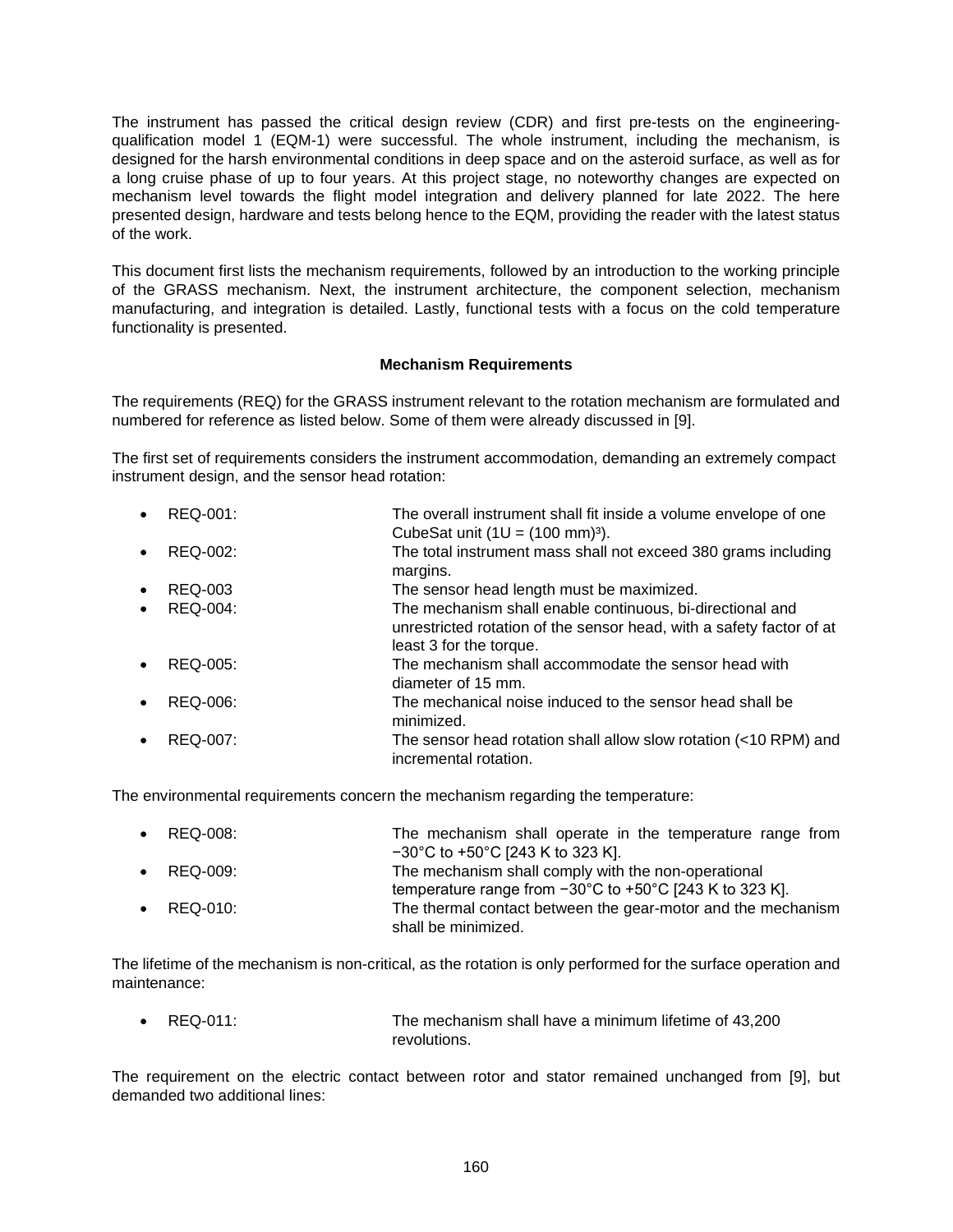REQ-012: The mechanism shall provide continuous, uninterrupted electrical connection between the instrument back-end electronics and sensor front-end electronics at 8 lines.

The angular position requirement was tightened compared to the prototype requirement [9], now reading:

 REQ-013: The mechanism shall provide continuous information about the absolute angular position of the sensor head, with an accuracy better than 0.5 degree and the rotation direction.

The instrument mounting requirements are not only concerned with fixing the instrument inside the spacecraft, but also with non-deformation of the instrument, the knowledge of the instrument orientation and the combination of two axes:

| $\bullet$ REQ-014: | The instrument shall be mounted with countersunk screws<br>following the specified hole pattern.                                 |
|--------------------|----------------------------------------------------------------------------------------------------------------------------------|
| $\bullet$ REQ-015: | Two identical rotation mechanisms shall be combined<br>orthogonally without inducing additional stresses to either<br>mechanism. |
| $\bullet$ REQ-016: | The mounting inside Juventas shall not influence the orientation<br>of the two orthogonal instrument axes.                       |
| $\bullet$ REQ-017: | The thermal contact between the instrument and the satellite shall<br>be minimized.                                              |

With the mechanism requirements formulated above, the mechanism development is described in this work. As will be shown, it was possible to fulfill all of the formulated requirements.

## **Working Principle**

This Section describes the mechanisms overall concept. A gear-motor is aligned in parallel with the sensor head and the torque is transmitted by a gear train (REQ-004). Continuous power and signal transfer from the instrument to the rotating sensor head (REQ-012) is realized with a slip ring.



*Figure 1. Working principle of the GRASS mechanism prototype, forming the basis of the here presented mechanism. Figure from [9].*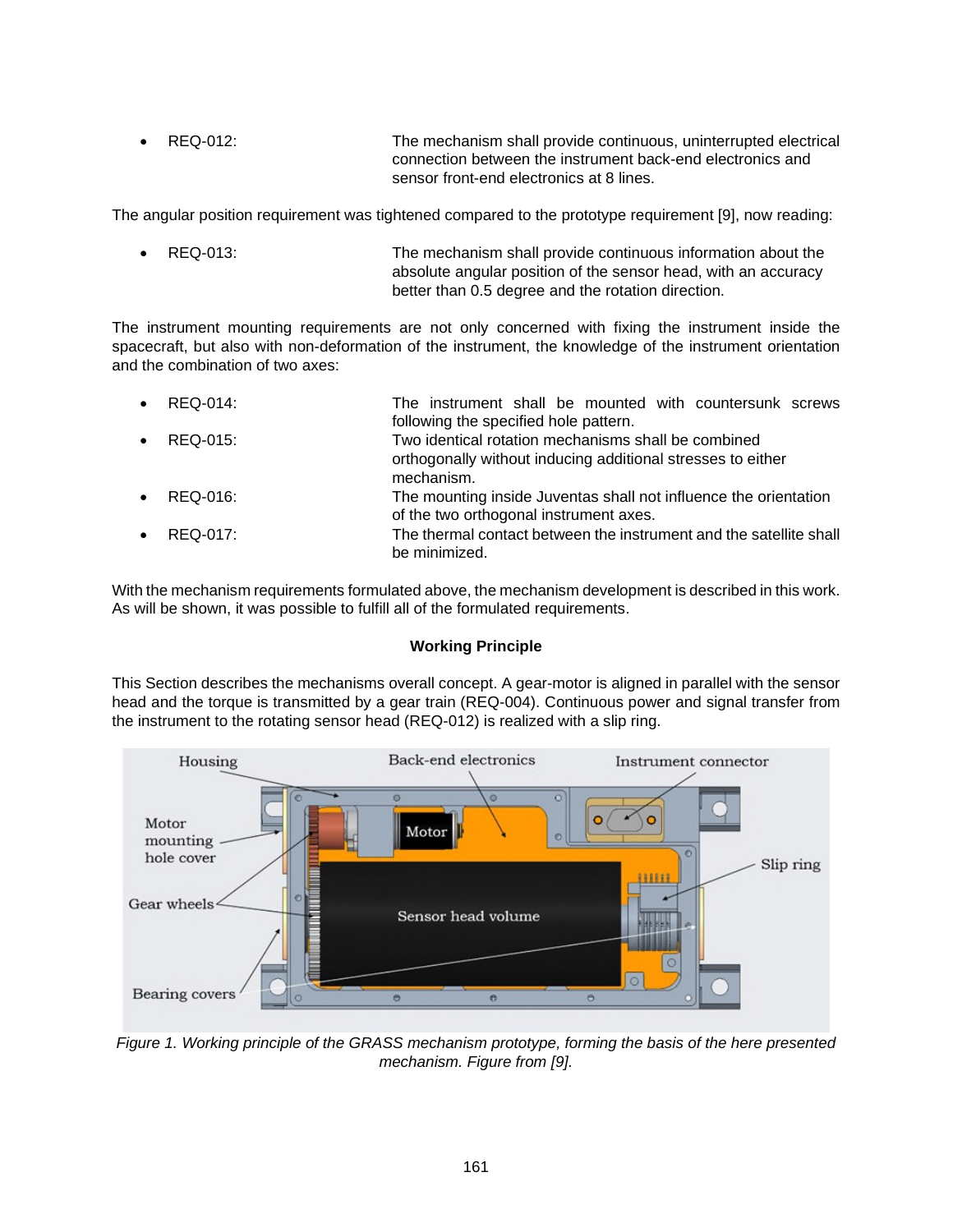The working principle of the spring-based GRASS gravimeter mechanism prototype was described in [9], which formed the basis for the continued development. The design included a large degree of adaptability, allowing to test a large range of gravimeter sensor head configurations (i.e., different bending springs, sensing electrodes, front-end electronics, etc.). The prototype consisted only of a single-axis instrument and the constraints on volume and mass were less strict than for the flight model design. Obviously, it is well possible to align two of these instruments orthogonally, e.g., by using a mounting plate as described in this work. The mechanism working principle is shown in Figure 1, allowing to retrace the subsequent development, strongly driven by the need of an extremely compact design, as described with the requirements REQ-001 and REQ-002.

## **Mechanism Development**

The mechanism development consists of two parts. Firstly, the main part is the one-axis rotation mechanism description. Secondly, the orthogonal mating of two rotation mechanisms is described with special attention to REQ-015 and REQ-016. The used components are detailed in the next Section.

## GRASS Rotation Mechanism

Before providing more details, the top-level mechanism architecture is described in the following as shown in Figure 2. Core element of the mechanism is the rotating sensor head (REQ-004 and REQ-005). Supported by two flanged bearings, the sensor head is rotated by a gear train connected to a gear-motor. The arrangement of the motor in parallel to the sensor head allows maximizing the sensor head length (REQ-003). Electric contact between the rotor and stator (REQ-012) is ensured by means of a slip ring, arranged in-line with the sensor head. The slip ring output harness is passed through protective harness bushes towards the inside of the housing for connection with the back-end electronics (BEE). The BEE also drive the mechanism by controlling the gear-motor, and receive the angular position data. This data is recorded by an absolute encoder (REQ-013), which monitors the angular position of the sensor indirectly, as it reads the position of the motor gear. For this, the encoder is positioned and clamped inside the housing and the encoder magnet is placed inside the motor gear. Driven by REQ-010, the motor mounting piece is machined in titanium and fixed with titanium fasteners. Furthermore, the contact area of the piece to the housing is minimized, all aiding to keep the motor warm in the cold temperature regime down to −30°C (REQ-008 and REQ-009).



*Figure 2. GRASS mechanism architecture. A global cover covers the open front and slip ring.* 

### Two Axes Arrangement

For flight, two of the above presented mechanisms are required (for gravity vector reconstruction) as stated in REQ-015. We have accounted for the orthogonal combination of two identical mechanisms, forming the GRASS instrument. Looking at Figure 2, it is easy to imagine that two mechanisms can be combined by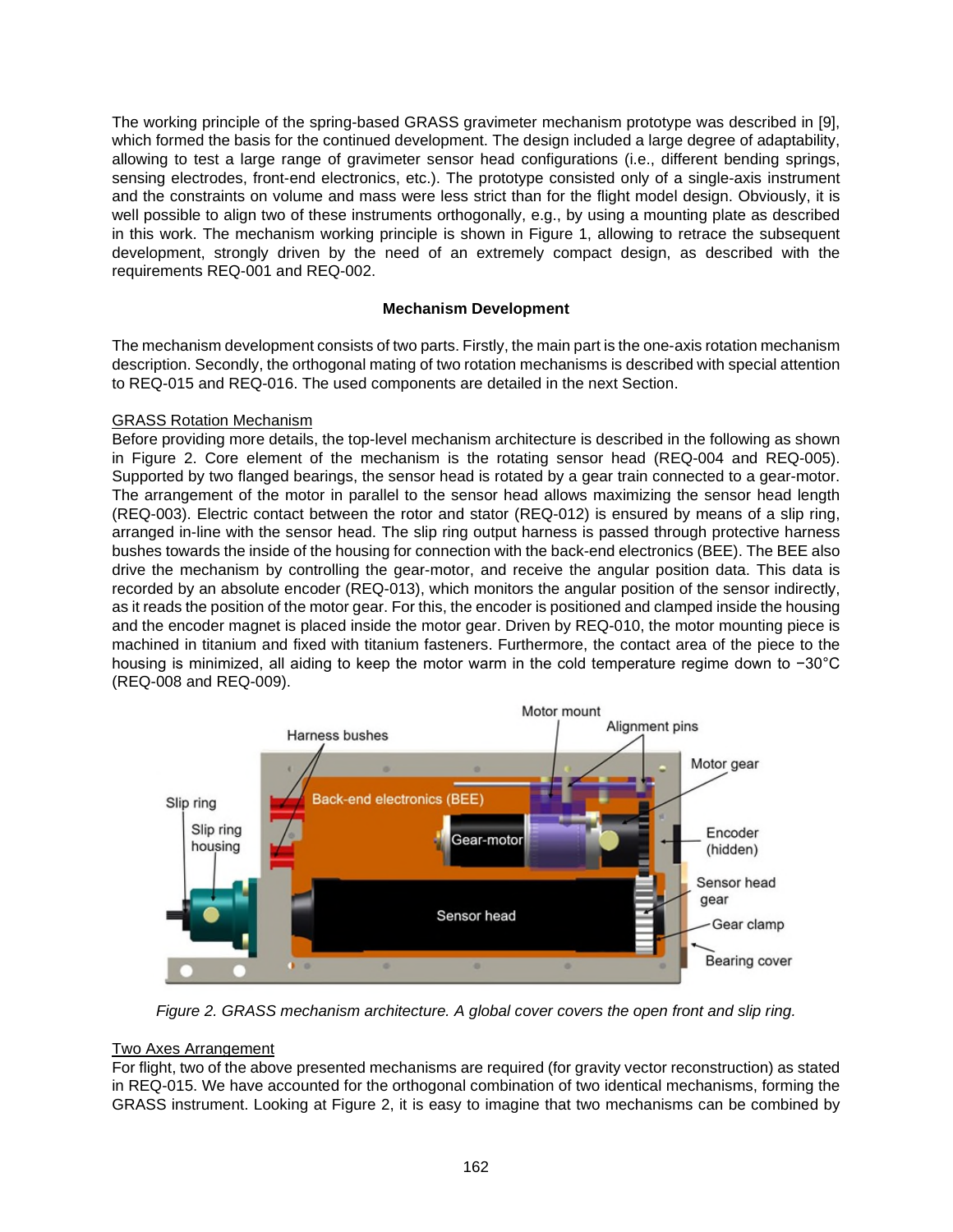flipping one upside down and merging them at the part of the slip rings. Like this, the two slip rings are stacked above each other at 90°, allowing to meet the maximum length constraint of 100 mm in both dimensions (REQ-001). This arrangement is shown in Figure 3. The second harness bush (Figure 2), allows the interior interconnection of the two instruments, e.g., making it possible to control the full instrument with only one set of BEE, while here the baseline design considers individual communication between spacecraft and each rotation mechanism. For this, each BEE is equipped with an individual connector for power and data connection. A global L-shaped cover on the outside closes the open side of the two mechanisms and the intersection with the two slip rings and harness (Figure 8). Like this, the instrument with its two mechanisms is fully enclosed.



*Figure 3. Combination of two GRASS gravimeters to form an orthogonal setting. Clearly, the instruments appear identical but stacked upside-down to allow maximizing the length of the instrument. The two axes can be differentiated by the back-end electronics shown in orange and grey, respectively. On the bottom, the common mechanical interface plate is shown with the considered mounting screws for the Juventas CubeSat.* 

In principle, the mechanism, single or double, can be directly mounted inside the spacecraft. However, the orientation between the two mechanism axes must not be altered (REQ-016), and no mounting stresses shall be induced to the mechanisms (REQ-015). Provided that countersunk screws are used (REQ-014), any misalignment in the screw holes on the housing or the spacecraft (even within the machining tolerances), will induce stress, as the countersunk screw heads force themselves into their sunk position. Therefore, an L-shaped mounting plate is used on which the two-axes mechanism setup is fixed using cheese head screws. This screw type does allow for some lateral play, absorbing any mounting stress (REQ-015 and REQ-016) by the counter sunk screws, used to fix this mounting piece. Furthermore, the thermal insulation of the instrument mechanisms is improved, as the mounting piece is made of titanium and the contact area towards the spacecraft is limited to the surrounding of the screw contacts. The thermal contact is reduced further by using again titanium screws between the mounting piece and the housings, and by using thermal Vespel-SP3 washers, avoiding direct contact of housing and titanium piece. These washers also compensate for the differential thermal expansion of titanium and aluminum. Bending along the mechanisms length is avoided by using shims during the satellite integration, if necessary.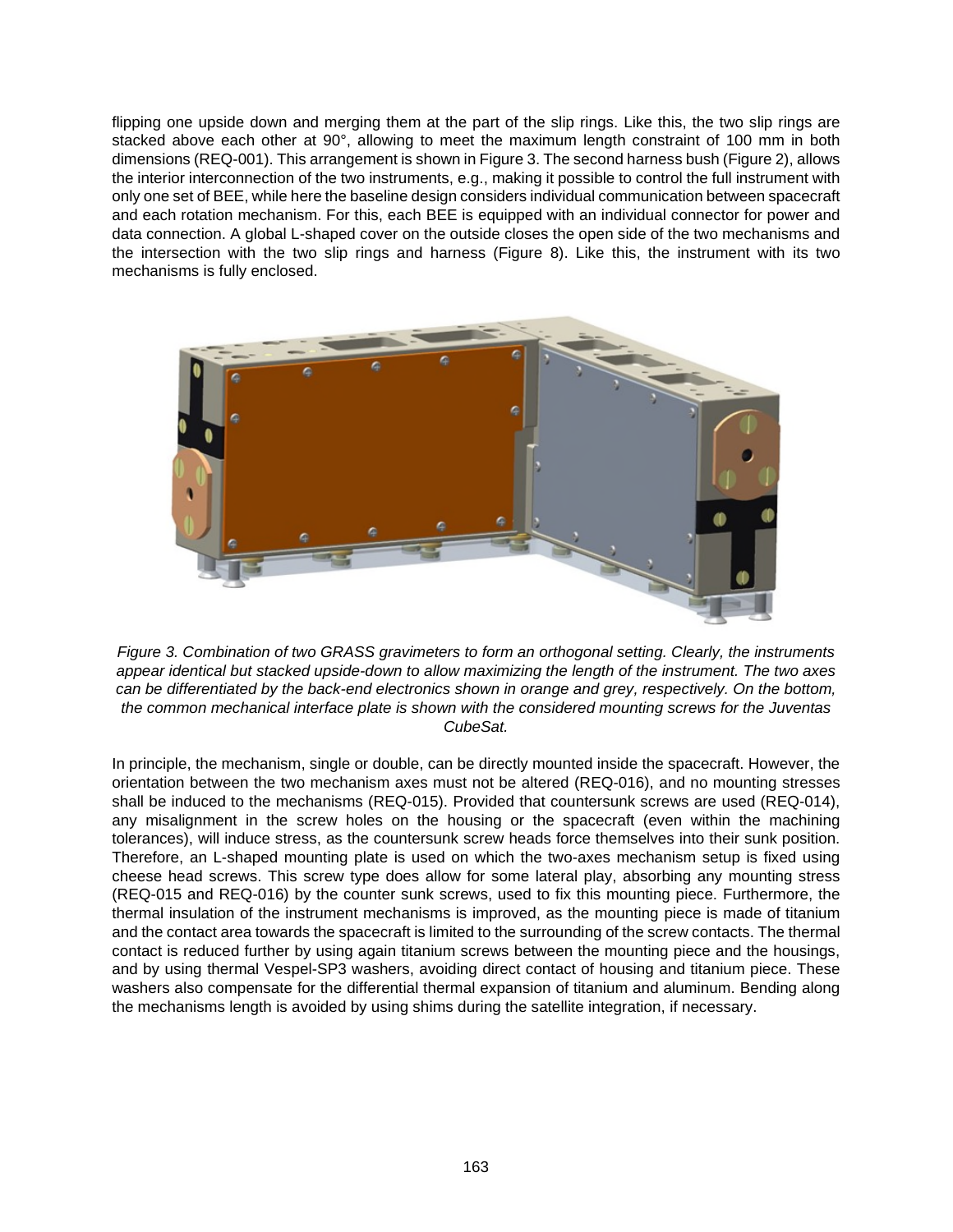### **Components**

In this Section, the key (purchased) components forming part of the mechanism are presented together with applied customizations, where they were necessary. Starting here, we present lessons learnt of the presented work, indicated by a  $\rightarrow$  symbol.

### Gear-Motor

The gear-motor (Figure 6) selected for the mechanism is the same as for the mechanism prototype [9], being the *CoograDrive® Space 10 mm - Type 6* from Micromotion GmbH. For the initial selection, a preliminary torque requirement with the required safety factor had been formulated together with limitations on mass and volume. This gear-motor, fulfilled all preliminary requirements without any problem for both the prototype and the design for the Juventas CubeSat and meets REQ-007. The extremely compact design  $(diameter = 10$  mm, length =  $36.15$  mm, mass = 13 gram), did not drive the mechanism length or depth, as both are smaller than the sensor head (REQ-005), and the part delivers a high nominal torque of 15 mNm. As will be shown in the *Mechanism Verification* Section, this torque satisfies REQ-004. According to the supplier, the part has heritage in space, yet limited to geocentric orbits. Regarding the cruise phase in deep space, two solutions were implemented to minimize the lubricant creep and to ensure proper functioning of the motor, and therefore the mechanism, upon arrival in the binary asteroid system. Regarding a physical creep barrier, this option was discarded, as a well-functioning lubricant seal would come at the cost of torque, which was a critical motor selection criterion. Rather, the output bearing, gear components and motor bearing will be customized by applying epilamization<sup>[1](#page-5-0)</sup>, limiting the spreading of the lubricant inside the gear-motor. The second solution is the implementation of a mechanism maintenance procedure, described in detailed in Section *Mechanism Maintenance*. Regarding the minimum operating temperature, the gear-motor has a nominal value of −10°C, which is too warm considering the formulated requirement REQ-008. To verify the part's functionality at colder temperatures, a cold motor starting test is presented below in Section *Mechanism Verification*.

- → The CoograDrive® Space gear-motors provide a very good Torque/(VolumexMass) ratio for our application.
- $\rightarrow$  To avoid lubricant spreading, the relevant surfaces should be treated with epilamization.

For performed trade-offs regarding this gear-motor, including the option to include an encoder or a slip clutch in the gear-motor, we refer to [9].

### Slip Ring

The selection of the slip ring to realize electric contact (data and power) between mechanism rotor and stator was driven by similar factors as for the (gear-) motor. An extremely compact design in diameter and length was needed to not drive the instrument width, while limiting the increase on the total mechanism length, respectively. While for the motor a torque as large as possible was desired, the required torque for turning the slip ring had to be minimized. Furthermore, as discussed below in the *Integration* Section, the slip ring had to be without flange, and the harness were not to exceed the part's diameter-bound cylinder. When selecting a slip ring, the nominal torque values often lead to exclusion of candidates. Finally, we have selected the *MMC1189-S08* slip ring from Moflon. The version S08 provides the required 8 lines (maximum number of lines available). This slip ring has again an extremely compact design (diameter = 5.9 mm, length = 11.9 mm, mass = 3.8 gram). The nominal torque (data sheet) was 25 mNm (for 6 lines), which was also too large, but was found much lower in our testing (Section *Mechanism Verification*). This slip ring is sold as military grade, and the finally purchased parts were again customized, here by changing the housing material to aluminum and by adopting the bearing to space conditions by using a bearing without lubricating oil.

<span id="page-5-0"></span><sup>1</sup> http://www.epilamisierung.com/en/, accessed on 12.01.2022.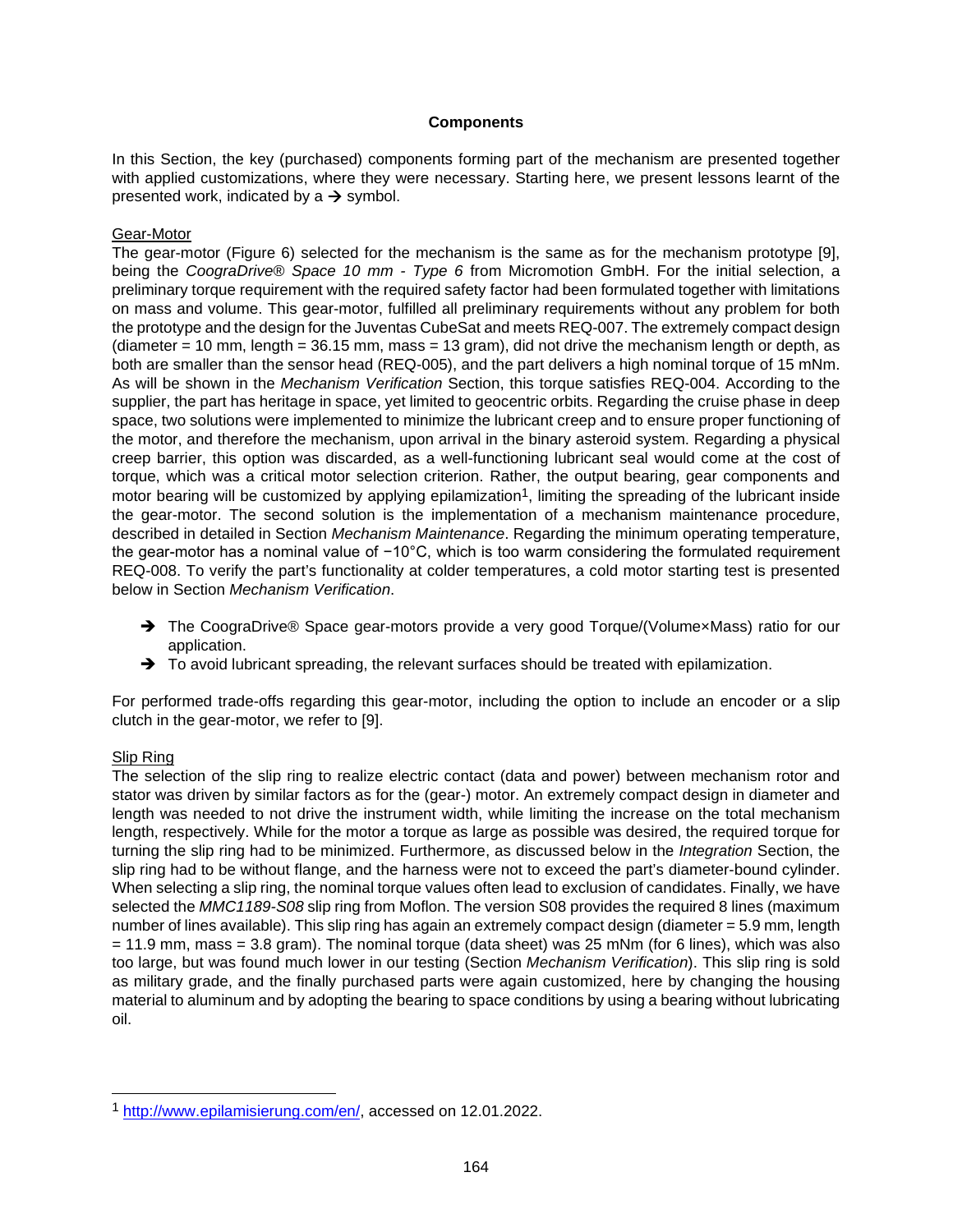$\rightarrow$  Considering extremely compact slip ring designs, it is hard to find a motor meeting the nominal slip ring torque. However, measuring the torque can reveal that the actual torque requirements is (much) lower than the value stated in data sheets.

## Encoder

Driven by REQ-013, positional knowledge only once per revolution as in the prototype [9] was no more an option. Rather, an absolute encoder was integrated in the mechanism design. Here, we use the *RM08 Miniature Rotary Magnetic Encoder* from RLS. The angular position is not measured directly over the sensor head, but rather over the motor gear wheel. As discussed in the next Subsection, the gear ratio is  $i = 1$ , thus the angular position translation is straightforward, while the measured rotation direction is obviously inverse. A section-view of the encoder setting is displayed in Figure 4. The gear was adapted to mount a (screw-fixed) magnet bush, in which the encoder magnet is glued. The nominal distance between the magnet and the encoder is 1.0 mm ±0.5 mm. The encoder is clamped with a dedicated encoder mounting bracket into the housing that also covers the encoder harness before it enters the housing. Encoder and magnet mass is  $<2$  gram and 0.4 gram, respectively. The encoder accuracy is rated up to  $\pm 0.3^\circ$ .



*Figure 4. Section-view of mechanism encoder solution.* 

## Gear Train

The gear motor torque is transferred by a gear train of two gear wheels to the sensor head. To avoid cold welding of the mechanism, the (gear-) motor gear is made of stainless steel 304L and the sensor head gear of Delrin®. The motor gear with the encoder magnet is visible in Figure 4. Regarding the sensor head gear, we increase the bore hole and mounted it over the sensor head. Initial mounting of this gear, screwing directly in the thermoplastic, lead to problems due to the proximity of the (countersunk) screw holes to the gear teeth profile. Therefore, an aluminum clamp to fix the gear (Figure 2) was added to the sensor assembly. The gear ratio *i* (output to input) is computed in Equation (1) and the module of the two parts is 0.50.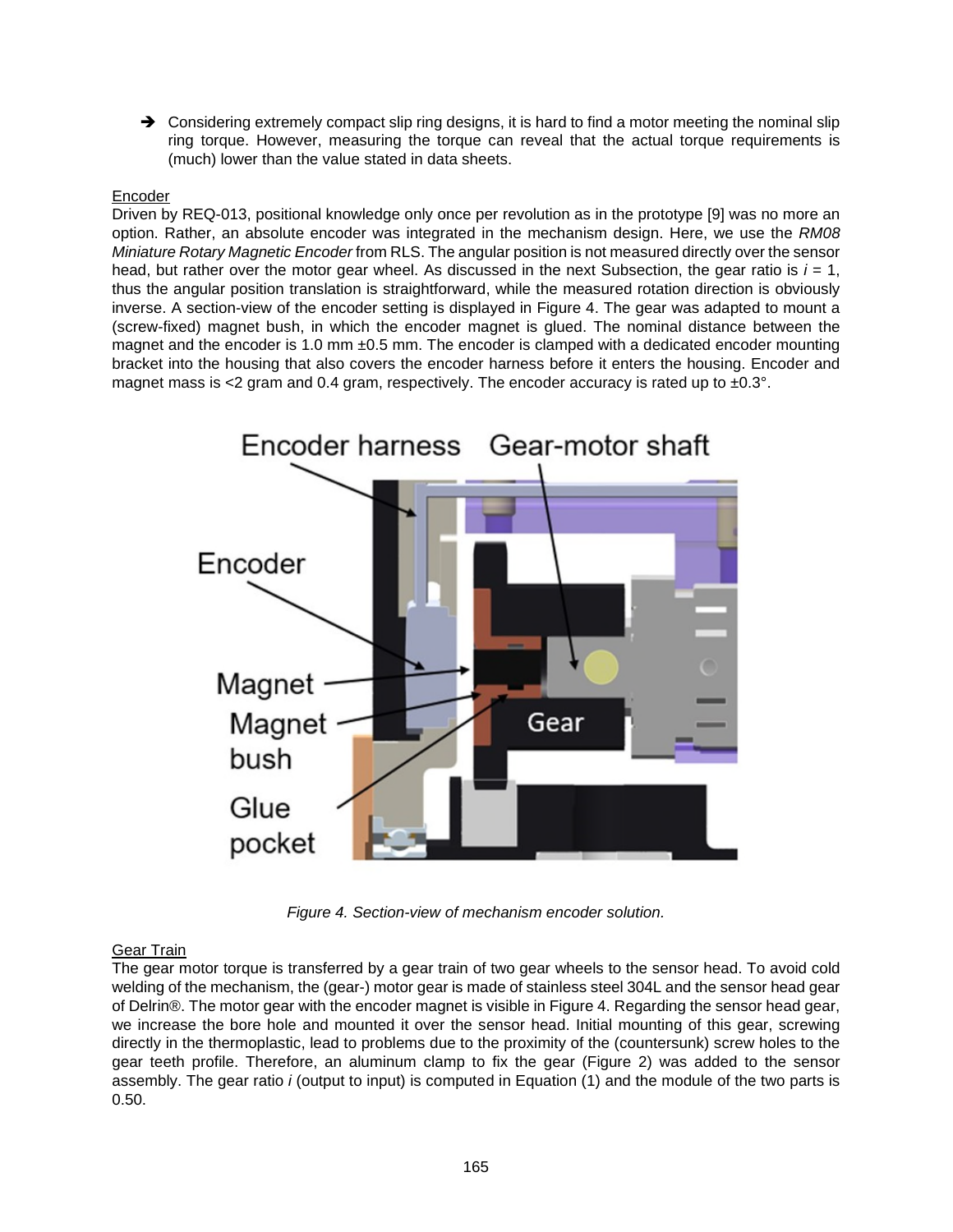$$
i = \frac{D_D}{D_S} = \frac{14mm}{14mm} = \frac{z_D}{z_S} = \frac{28}{28} = 1\tag{1}
$$

Where  $D_{D/S}$  is the reference circle and  $Z_{DS}$  the number of teeth of the Delrin (D) and stainless steel (S) gear, respectively. Like for the prototype [9], a gear ratio *i* > 1 would have been desired, however, a reduction of the motor gear was not possible due to the encoder magnet, and a larger sensor head gear would have increased the overall mechanism volume.

#### **Bearings**

The sensor head is supported by two identical flanged bearings that are assembled from the outside in the housing. The selected bearing cages are made of non-metallic BarTemp material and machined in onepiece. This material is very well suited for space applications, as it is dry-lubricated, not demanding conventional lubrication. For example, the operational temperature of these bearings ranges from −200°C to +100°C. Dry-lubrication means that the BarTemp cage material provides a lubricating dry-film to the bearing balls during their movement, lubricating both the balls and the raceway. While this is an excellent solution for space mechanisms, the loading on the bearings is limited due to the absence of conventional lubrication. Furthermore, this self-lubricating bearings should have an initial rotation of about 30° in order to distribute the dry-film in the bearing [10], which is another motivation for the mechanism maintenance, described below.

 $\rightarrow$  BarTemp bearings provide unique properties for space mechanism, not demanding lubrication and being operational in a very wide temperature range, but they are generally not available off-theshelf with a very long lead-time of nearly one year in our case.

#### Wave Washers

For structural reasons, the sensor head was made of titanium Ti-6Al-4V, while the housing is made in aluminum Al-7075-T7351. To compensate for differential thermal expansion between the two pieces, one wave washer (2 waves) has been added between each of the two bearings and the sensor head. This avoids axial play of the sensor head, e.g., in the warm case, when the housing thermally expands more than the sensor head. Furthermore, it avoids rigid contact from the sensor head to the bearing-housing assembly, aiding at reducing vibrations in the sensor head (REQ-006).

### **Helicoils**

Preferably, titanium Helicoils Screwlock Tangfree should be used for fixing the mechanism, to reduce the thermal contact of the mounting, in support of the used titanium screws (REQ-017). However, we were not able to find a Helicoil supplier offering the pieces made in titanium, except one with a minimum order quantity (MOQ) of 5,000 with additional charges on the tooling, making it prohibitively expensive for the project budget.

 $\rightarrow$  Titanium (or comparable material) Helicoils could be used in aerospace applications e.g. to further reduce thermal contact between bolted parts, but are currently hard to source on the market.

### **Manufacturing**

Regarding the manufacturing of the mechanism hardware, this Section focuses on measures to minimize the mechanical noise induce in the sensor head (REQ-006). For this, the machined pieces shall ensure best possible alignment of the two bearing holes, and best parallelism of the two axes of sensor head and gear-motor. The latter reduces the noise within the gear train, with the additional condition that the axis distance is within the specified positive tolerance of  $d = 14^{+0.03}_{+0.02}$  mm (accounting for thermal expansion).

For the bearing holes drilled in the one-piece housing, it is required to do all measurement and the machining with respect to the same reference surface. Like this, best alignment of the two bearings and therefore the sensor head rotation is ensured. Relative to the bearing holes, the hole for the encoder is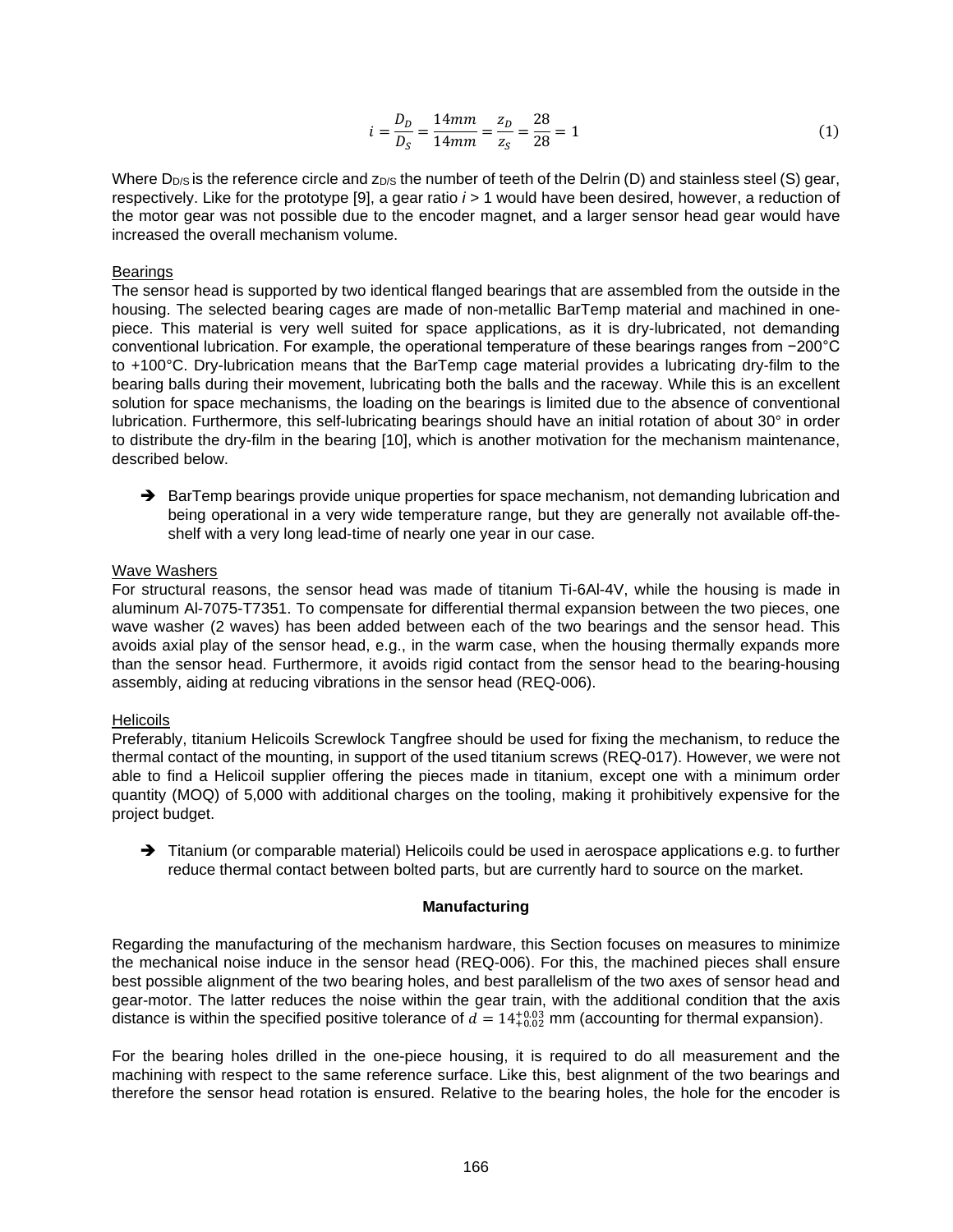machined, ensuring good positioning of this component. Regarding the axes distance, the machining of the motor mounting piece is key (Figure 6). Here, the machining cannot be done independently from the machined housing. Rather, the machining is done with a positive tolerance on the distance from the motor mounting hole to the contact surface with the housing. Following this, the piece is screwed in the housing using additionally the alignment pins. This two-part assembly is then used for the measurement, focusing on the motor mounting hole *relative* to the bearing holes in the housing. If the distance is measured too small, or the axes alignment is not sufficient due to the geometric tolerances, the motor mount contact surface with the housing is re-machined by grinding. This process is repeated until the required specifications are met.

All aluminum (Al-7075-T7351) parts are treated with Alodine 1200, passivation is applied to stainless steel parts and the titanium (Ti-6Al-4V) parts experience blue anodization. The total instrument was found to have a mass smaller than 330 gram, leaving a margin of 15 % and fulfilling REQ-002.

- The iterative process of measuring two assembled parts and adapting one part as required, ensured meeting the assembly tolerances, and mitigated the risk when manufacturing and measuring both pieces individually.
- Adaptation of precision gears must be done by no other means than grinding to avoid burrs in the precision pieces.

## **Integration**

The rotation mechanism integration is performed in two steps, firstly the two one-axis mechanism are integrated individually, followed by the orthogonal combination of the two mechanisms and the combination with the mounting plate. These two integrations are described in this Section.

Firstly, the *sensor head subassembly* is integrated, an in-line assembly of the *sensor head* with the *slip ring*, connected by the torque-transmissing *slip ring clamp*. The torque of the rotating sensor head is transmitted to the *slip ring clamp* by fins. Through this hollow piece, the sensor head harness arrives at the rotating shaft of the slip ring that is glued to the clamp. The custom-made precision sensor head gear and the associated gear clamp, as pictured in Figure 5 (it is referred to left/right as in this Figure), complement the assembly. This subassembly is realized to ensure the best in-line alignment of the assembly, e.g. when aligning and gluing the slip ring clamp. During the gluing process, the clamp is fixed with a setscrew to affix the position.



*Figure 5. Integrated in-line "sensor head subassembly" for integration into the housing. Note that the slip ring clamp is not yet glued in the shown setup.* 

This pictured subassembly is then introduced into the mechanism *housing*. With the housing being in one piece, the design allows to introduce this setting laterally with the chamfered shoulder of the sensor head temporarily entering the bearing hole, thus allowing the leftmost shoulder to enter the second bearing hole. This assembly is then positioned with the two flanged bearings mounted from the outside. Here, it becomes clear why the slip ring outer diameter was limited, as the bearing is slid over the slip ring and its clamp to the sensor head bearing shoulder on the right. The left bearing is secured with the *bearing cover* and the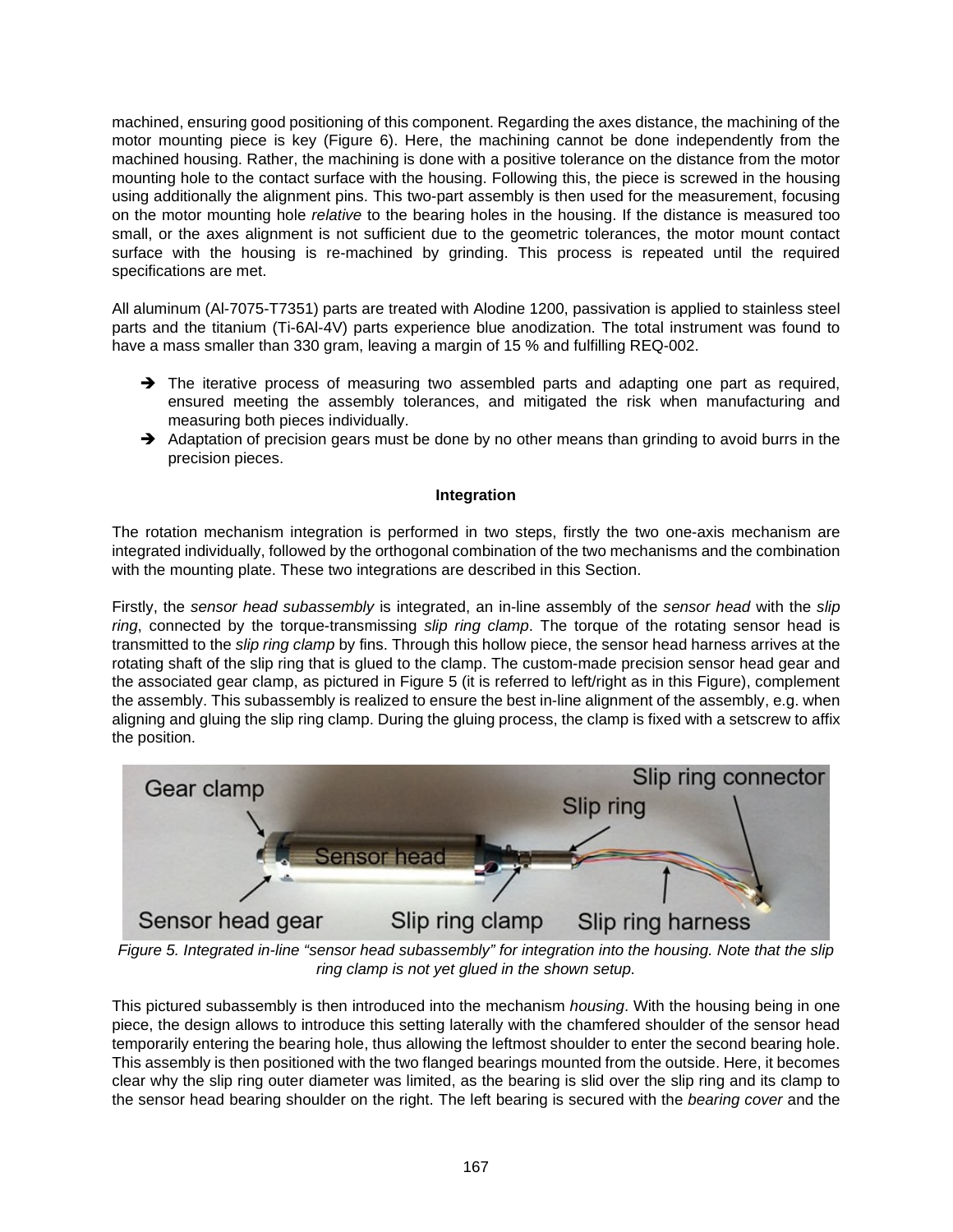right bearing is secured by the *slip ring housing,* serving therefore twofold. The second purpose is the support of the slip ring stator, which is glued and screw-clamped in this housing. At this stage, the rotational torque of this subassembly is measured below in the *Functional Tests* Section.

After this, the second half of the one-axis mechanism assembly concerns the assembly of the *gear-motor* and the *encoder* setup. Firstly, the encoder is placed inside the housing and its harness enters the housing through the dedicated hole. Using the *encoder clamp*, the encoder is fixed in its position and the external part of the harness, as well as the harness hole are covered by this piece (Figure 6). Second, the *gearmotor assembly* is prepared as shown in Figure 6. The *encoder magnet* is glued inside the *magnet bush*, which in turn is screwed in the *motor gear*. The gear motor is put inside the *motor mount* and its gear is then screwed on the shaft of the gear-motor. This subassembly is then introduced into the housing, while the alignment is ensured using two alignment pins during the fixation (identical to the mounting during machining, see above).



*Figure 6. (Left) Bearing and encoder cover on side view of the mechanism. Note that countersunk screws have replaced the screws on the bearing/encoder covers. (Right) Motor mount with integrated gear-motor and motor gear.*

As a last step, the *back-end electronics (BEE)* of the instrument are mounted, which closes the mechanism off on one side. The gear-motor and slip ring harness are connected to the BEE, while the latter harness is guided inside the housing through one of the harness bushes. For the BEE (and cover, introduced below) fixation, special SNZS pan head screws are used to limit the width of the mechanism. The fully integrated mechanism is shown in Figure 7.



*Figure 7. Manufactured and assembled EQM GRASS instrument showing the main characteristics of the payload mechanism. Black arrows indicate the interface for two-axes assembly.*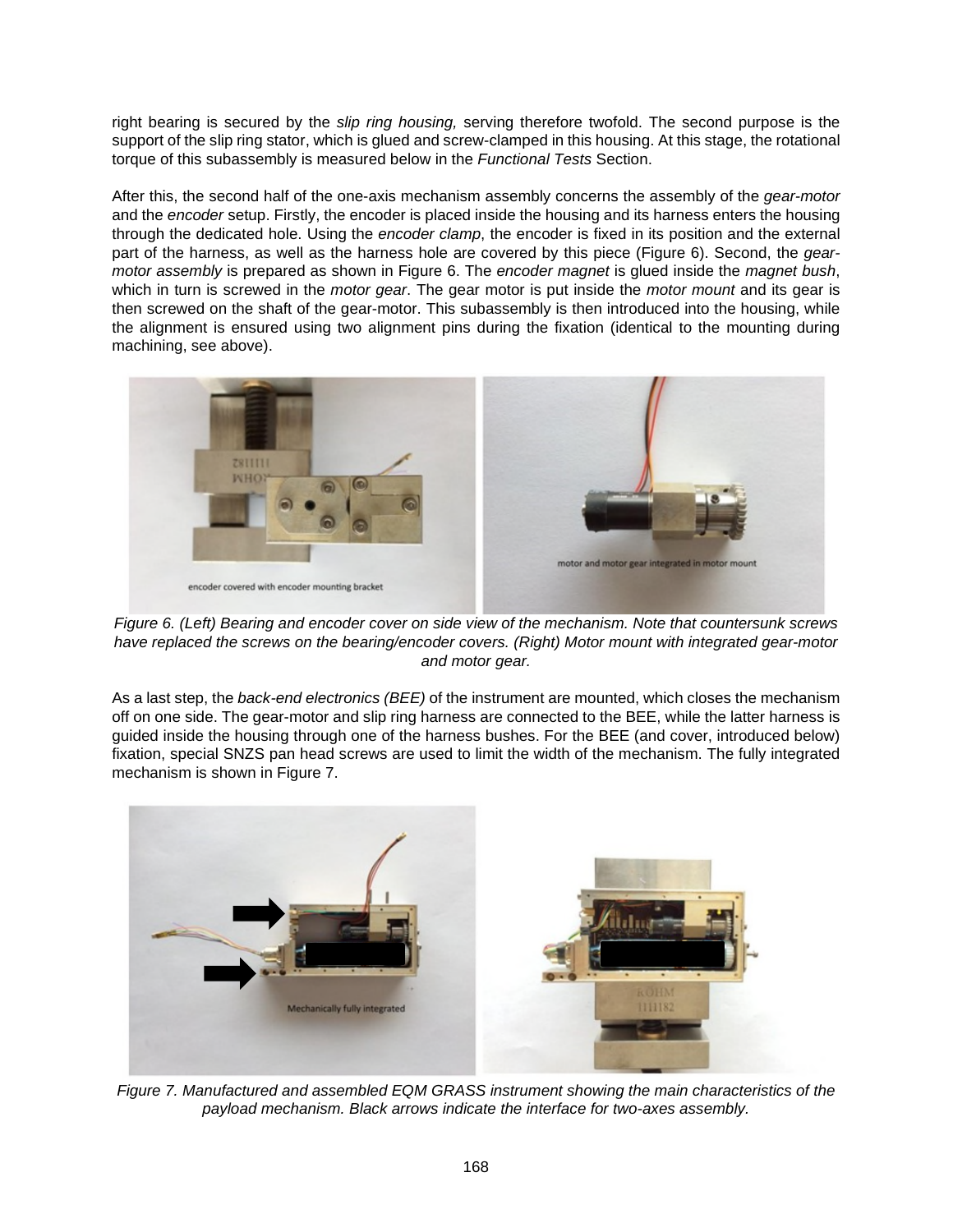The combination of the two individual mechanisms to form the orthogonal instrument mechanism (Figure 3) is straightforward. The two identical mechanisms are combined orthogonally by stacking the two instruments such that the rotation axes are skewed with the slip rings lying above each other (Figure 8). Per axis, two screws enter the respective other housing, as indicated in Figure 7. As shown in Figure 3, the inside of the instrument is closed off with the BEE, while the outside is covered with a L-shaped *global cover* made from a single sheet material bent at 90°. With this cover, the instrument is fully enclosed, including the junction with the two slip rings, aiding to avoid EMC problems and covering all moving parts of the mechanism(s). Finally, this setting is mounted on the Titanium *mounting piece* with *thermal washers* to complement the full instrument. After allowing for some stress relaxation time, the alignment of the two axes is measured by obtaining the orientation of defined reference planes that have previously been defined with respect to the sensor head rotation axis. This is a specific requirement coming from the gravity vector reconstruction, and might not be needed for other science payload applications. It allows further confirming that the alignment between the two axes was indeed not altered during the instrument mounting (REQ-016) as should be avoided due to the mounting piece.



*Figure 8. Integrated two-axes GRASS instrument (without satellite interface and dummy BEE on the inside). Engraving in the mass reduction pockets allows clear identification of the instrument axes (1 and 2), as well as the instrument version (here: EQM). In the front, the bearings and encoder covers are visible. 20 cent euro coin for size-reference.*

## **Mechanism Verification**

In order to verify the mechanism design, two functional tests regarding the sensor torque after integration, and the functionality at low temperatures have been performed. The qualification testing of the EQM at instrument level, thus including the mechanism, is ongoing and not reported in this paper. First pre-tests show favorable results regarding the here presented rotation mechanism. The below reported sensor torque test has been re-measured after a pre-vibration test, and no measurable increase in the torque was observed. Regarding REQ-011, no lifetime test was foreseen, as this requirement was found non-critical regarding all used components affecting the rotation (gear-motor, slip ring, bearing, and gear train) considering their individual lifetimes and recalling the low rotation speed (REQ-007).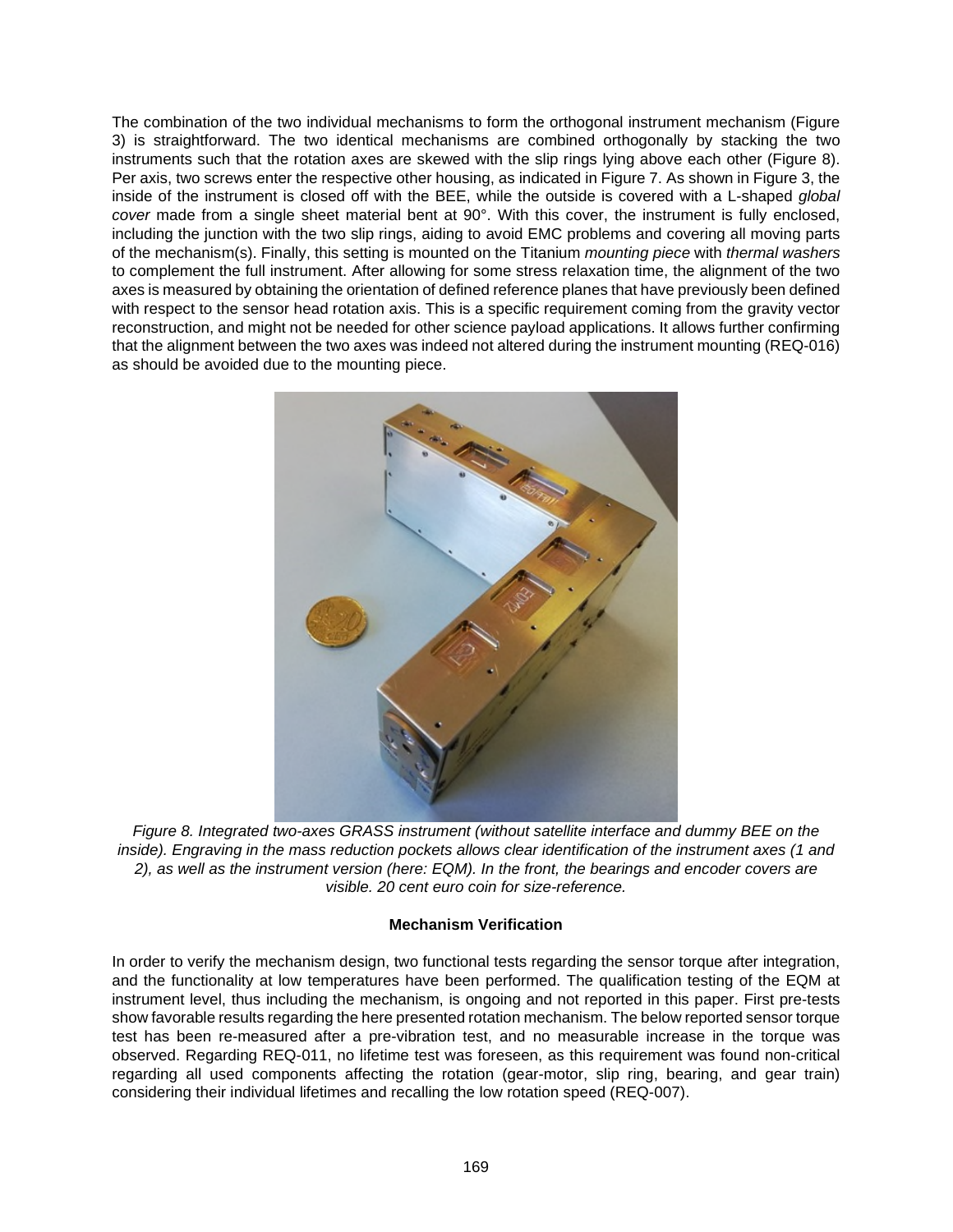#### Sensor Rotational Torque

In order to verify the safety factor of the torque (REQ-004), the torque of the sensor head sub-assembly (bearings, slip ring, moment of inertia) has been measured. The value of the tested torque *MT,start* for both directions, was found to be 1.2 mNm.

With the gear ratio  $i = 1$  (Equation (1)) and an assumed gear efficiency for the precision gears of  $n = 0.9$ . the nominal input torque of the motor of 15 mNm yields an output torque at the sensor head as shown in Equation (2).

$$
M_{T,out} = M_{T,in} \cdot i \cdot \eta = 15 \text{ mNm} \cdot 1 \cdot 0.9 = 13.5 \text{ mNm}
$$
 (2)

With this, the safety factor *S* can be computed as in Equation (3).

$$
S = \frac{M_{T,out}}{M_{T,start}} = \frac{13.5 \, mNm}{1.2 \, mNm} = 11.25 > 3\tag{3}
$$

The safety factor of 11.25 is much larger than the minimum required value of 3, and therefore, no problems in the gear train are expected.

#### Cold Motor Start

One of the limiting factors of the mechanism in cold temperature was the minimum nominal operating temperature of the gear-motor. The supplier stated that this is due to the reduced viscosity of the lubricant and that additional testing would be required if the range could be extended for the minimum operating temperature of −30°C (REQ-008). For this, a cold motor start had been performed in a thermal vacuum chamber. Specifically for the cold motor start test, the ambient temperature was set to −35°C. After holding this temperature for about two hours, the motor was started at a temperature of about −29°C ± 1°C without problems. This was well confirmed by the encoder reading, clearly showing the expected gear-motor rotation. The delay in reaching the target temperature comes from the functioning of the thermal insulation of the gear-motor (REQ-010). Still, the result was very promising and showed a good behavior of the gearmotor below its nominal minimum working temperature. Additionally to this, the option to power the stepper motor coils, to perform preheating of the gear motor prior to a cold motor start, and the option to add an external heater are considered as additional measures. Based on future test results, it will become clear if these measures are needed. If in doubt, it will be possible to consider one or both options as backup solutions, provided that the mechanism rotation is indispensable to the experiment's success.

#### **Mechanism Maintenance**

Other than for Earth-orbiting mechanisms, the cruise phase of the here presented mechanisms can be up to four years. Additionally, the ground-storage phase of instruments on piggyback-spacecraft, i.e., a CubeSat deployed by a parent-spacecraft, is extended due to two deliveries (instrument to CubeSat, CubeSat to main spacecraft). Therefore, the idle time of the here presented mechanism will be extended. This poses a risk to the movability of the mechanism. Most specifically, it is possible that, despite the epilamization added to the gear-motor, the lubricant creeps and that it leaves the regions to which it has been applied. These are the internal bearings and the gears of the planetary gear forming part of the gearmotor. For this reason, and in discussion with the gear-motor supplier, it was proposed to include a mechanism maintenance to minimize the lubrication creep. This maintenance would exercise the rotation mechanism regularly, monthly, or at least bi-monthly during storage and cruise. In case that this exercise cannot be performed during certain periods, due care will be taken to place two additional exercises as late as possible before such interruption, and likewise as early as possible after the interruption. The rotation of the sensor head during cruise phase will induce a torque *T* on the spacecraft that needs to be compensated. However, given the small moment of inertia  $I_{xx}$  of the sensor head and the low angular acceleration  $\ddot{\omega}$  of the maintenance mode, it is shown in Equation (4) that the induced torque is negligible (and that the mechanism cannot be used as backup reaction wheels).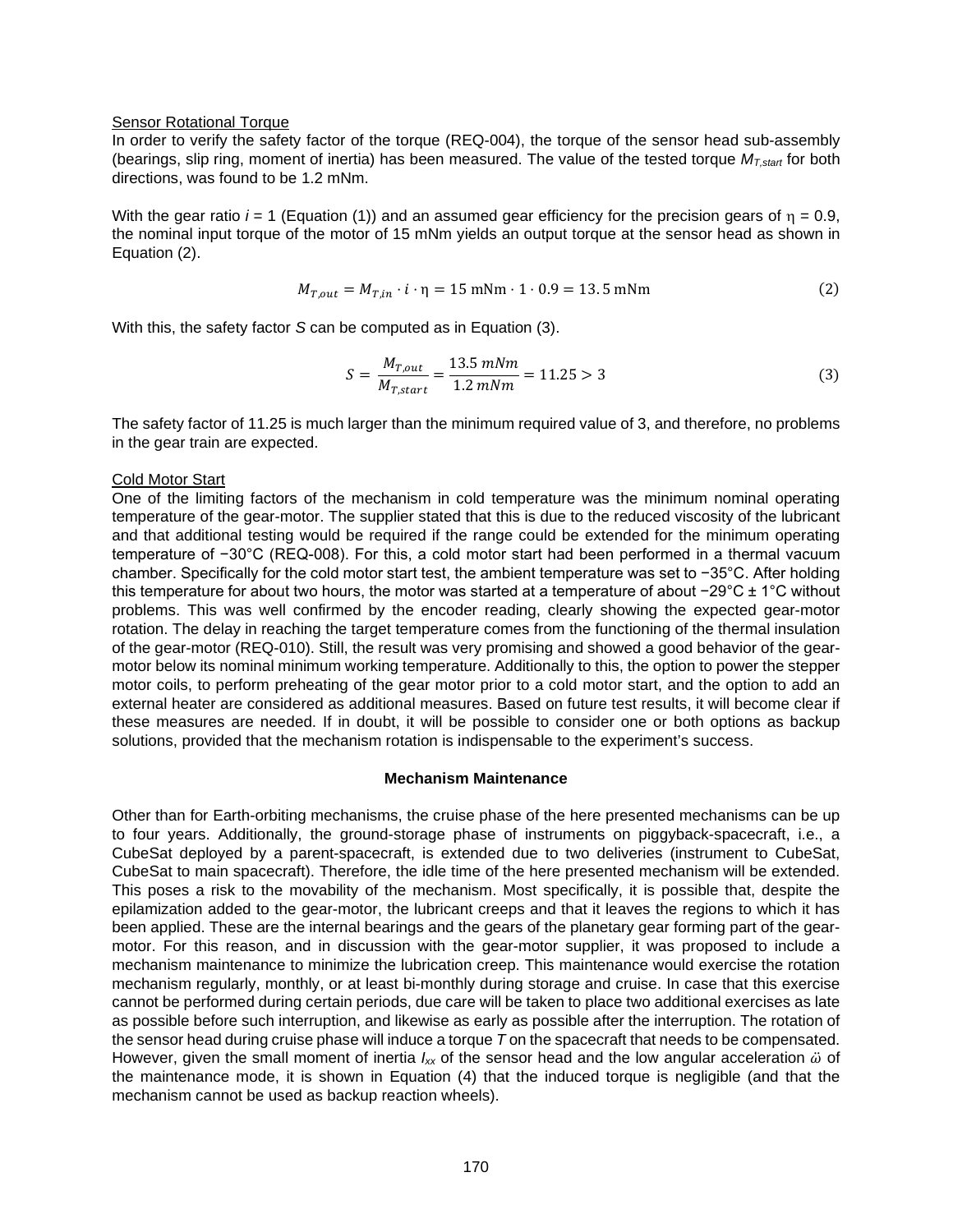$$
T = I_{xx} \cdot \hat{\omega} = 7 \cdot 10^{-7} \text{kg} \text{m}^2 \cdot 0.210 \frac{1}{s^2} = 1.47 \cdot 10^{-7} \text{ Nm}
$$
 (4)

Additionally, this mechanism maintenance aids at maintaining the dry-lubrication film of the self-lubricating bearing cages on the bearing balls. Nevertheless, one initial rotation should be considered before entering the incremental rotation/pointing mode, if applicable and possible.

 $\rightarrow$  Mechanisms for deep space exploration can be subject to (very) long storage times in cruise. Mechanism maintenance can increase the reliability of a mechanism upon arrival, yet mechanism exercise might not be possible for all kinds of mechanisms and it has to be agreed upon with the operations of the spacecraft.

#### **Future Mechanism Utilization**

While the here presented mechanism has been developed for the GRASS gravimeter and the Juventas CubeSat as part of the ESA Hera mission, it can be adapted to other use cases in space. For example, payloads likewise requiring sensor head rotation or pointing can make use of the here presented system. Together with the larger prototype design [9], a large range of sensor head sizes is covered, and the presented mechanism can be adapted or scaled for other sensor head dimensions. Further miniaturization of the presented CubeSat mechanism will be challenging, but achievable when identifying corresponding smaller solutions for dimension-drivers, e.g., the gear-motor, slip ring. The total mechanism length might be reduced for shorter sensor heads. The mechanism of one axis can work as a standalone instrument with minor modifications to the cover and mechanical interface. The orthogonal arrangement of two axes is the baseline presented in this paper, while other arrangements or a third orthogonal axis (potentially for redundancy) are possible, either with an adapted design or by using one one-axis and one two-axes mechanism in combination.

#### **Conclusions**

Here, we present the complete rotation mechanism for the GRASS gravimeter on-board Juventas CubeSat as part of the ESA Hera planetary defense mission. The requirements were introduced and the design is presented. Compared to the previous prototype development, the main difference is the need for an even more compact design, the compliance with the accommodation requirements in the CubeSat, and the orthogonal combination of the individual mechanisms forming the instrument.

The design drivers, choices as well as component and material selection have been presented in this work. Regarding the individual mechanism components, customizations were applied to the gear-motor and slip ring as adaptations to the space environment, and to prepare the mechanism for a long cruise phase in deep space. Functional tests showed a good mechanism performance and confirmed the presented design. The manufacturing description was focused on ensuring the proper tolerances, specifically concerning the gear train axes distance. Using an iterative machining-measurement process, best results were obtained. After this, a detailed description of the mechanism integration steps and their order has been presented. This was complemented by the description of two functional tests. Both showed satisfactory results with regard to the formulated requirements. Next, a procedure for mechanism maintenance, considering both the long ground storage and deep space cruise phase, has been presented for this mechanism. Lastly, possible future adaptations of the here presented mechanism to other science payloads have been discussed, opening a wide range of possibilities for future science missions demanding sensor head rotation or pointing.

The relevant lessons learned have been formulated throughout this paper in the relevant sections. Without repeating these in detail, it is worth highlighting two lessons learned that were developed specifically for this deep space mission: The gear motor was treated with epilamization to minimize lubricant creep, and